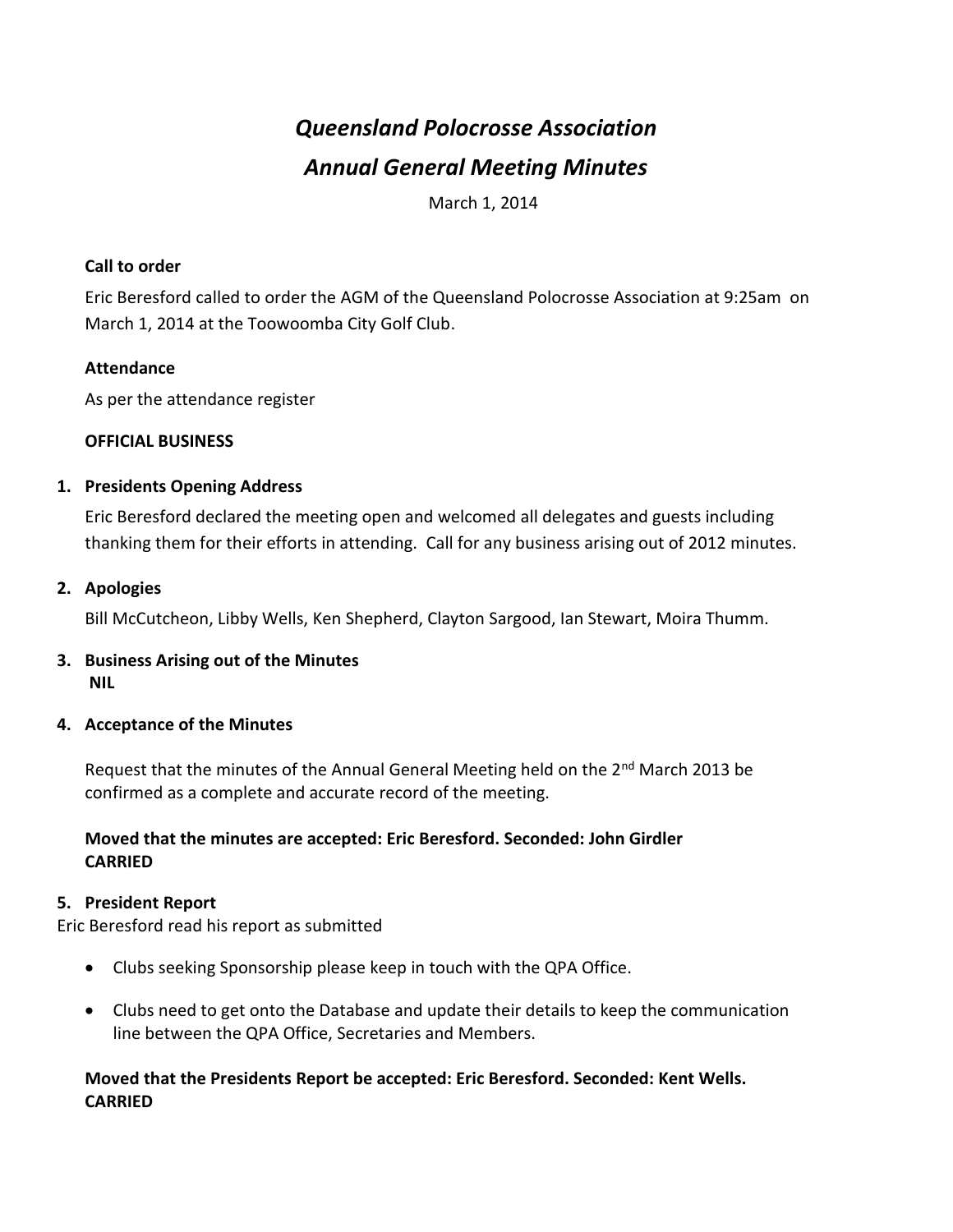#### **6. Treasurers Report:**

Kim Bowman referred to the Financial Information Available for Collection at the AGM.

## **Moved that the Treasurer's Report be accepted: Kim Bowman. Seconded: Simon Ruddick CARRIED**

#### **7. Cattle Manager's Report:**

Murray Sturgess read the Cattle Report as per attached on behalf of Ron Byriel.

**Moved that the Cattle Manager's report be accepted: Murray Sturgess. Seconded: Stewart Neal. CARRIED**

#### **8. Selectors Report:**

#### **Chairman of Senior Selectors Report:**

Murray Sturgess read his report as per attached.

**Moved that the Senior Chairman of Selectors report be accepted: Murray Sturgess. Seconded: Chris Franklin. CARRIED**

#### **Chairman of Junior Selectors Report:**

John Knights read his report as per attached.

**Moved that the Junior Chairman of Selectors report be accepted: John Knights. Seconded: Rodney Geppert. CARRIED**

#### **9. Director of Umpires Report**

Stewart Neal read his report as per attached.

**Moved that the Director of Umpire's report be accepted: Stewart Neal. Seconded: Rodney Geppert. CARRIED**

#### **10. Director of Coaching Report:**

Charlie Brook read his report as per attached.

## **Moved that the Director of Coaching Report be accepted: Charlie Brook. Seconded: Simon Ruddick. CARRIED**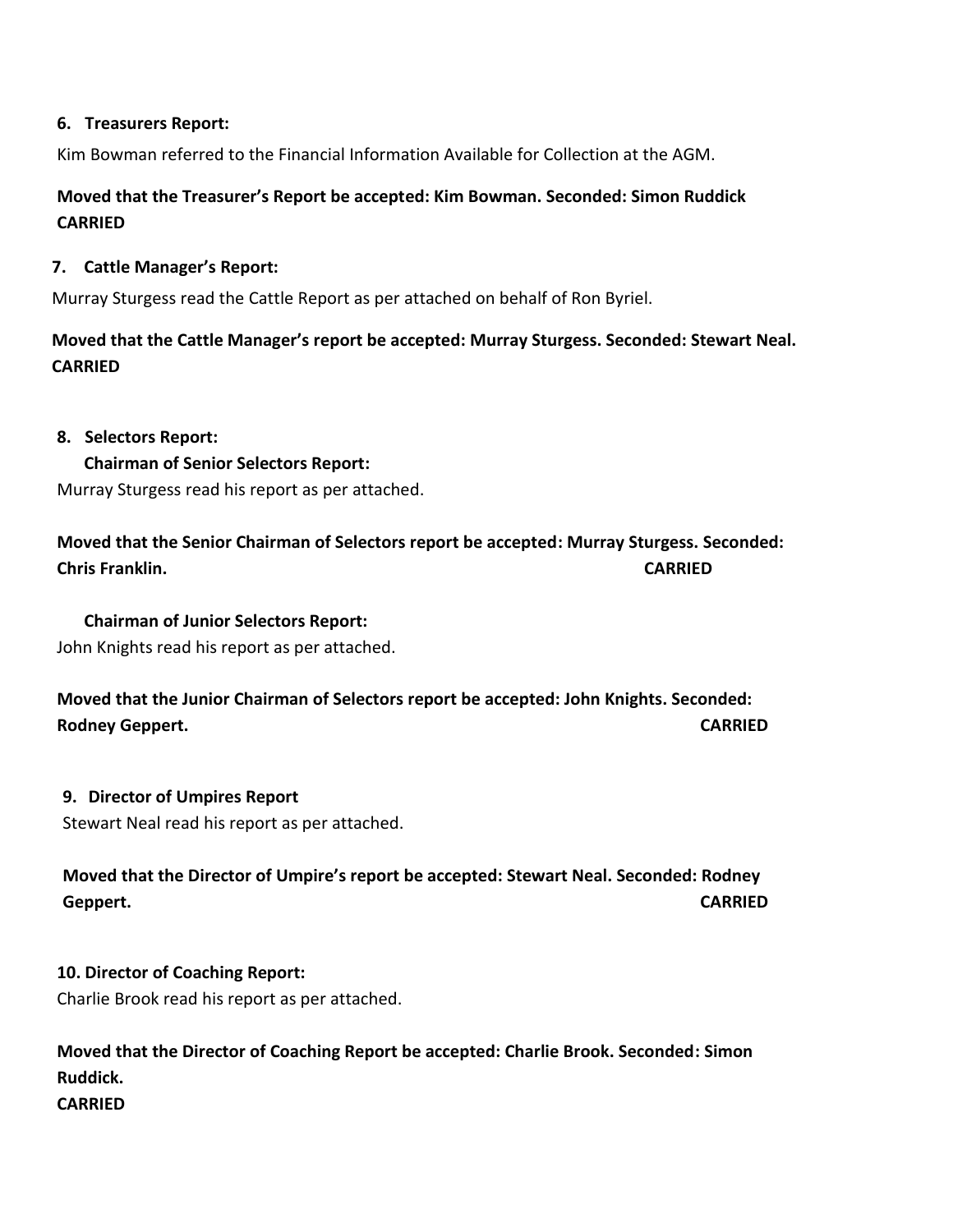#### **11. State Horse Welfare Officers Report:**

Wayne Austin Read his report as per attached.

## **Moved that the Director of Horse Welfare Officers Report be accepted: Wayne Austin. Seconded: Clay Colless. CARRIED**

#### **12. Website Report:**

Christine Franklin read the Website report as per attached on behalf of Wendy Sturgess.

## **Moved that the Website Report be accepted: Christine Franklin. Seconded: Paul O'Leary. CARRIED**

#### **13. Rodney Geppert Insurance and Rule Book Presentation:**

Insurance:

- This year QPA had a very good year insurance wise.
- Insurance costs each year are increasing.
- Loss ratio of 60% for 2013.
- Everyone is doing a great job at doing the right thing at Polocrosse. Whenever you see something you think is wrong, it usually is wrong so do something about it.
- Alison Mathie is doing up some stats for QPA claims regarding insurance.
- Issue with people approaching QPA Management, QPA Office and Rodney about what they are covered for under the QPA Insurance, e.g., fundraising, etc.
- We can't have campdrafts, breaking in clinics, etc and use QPA insurance.
- PAA have \$10 000 excess on public liability.

Question: Kim Bowman brought up Horsemanship Schools in relation to QPA insurance? Answer: If you are a registered QPA member, you are covered. Facilitators are not covered, they need a professional indemnity policy. QPA Coaches that are a financial QPA member are covered. Coaches or Umpires can be a social member and still be covered, but players have to be financial to be covered.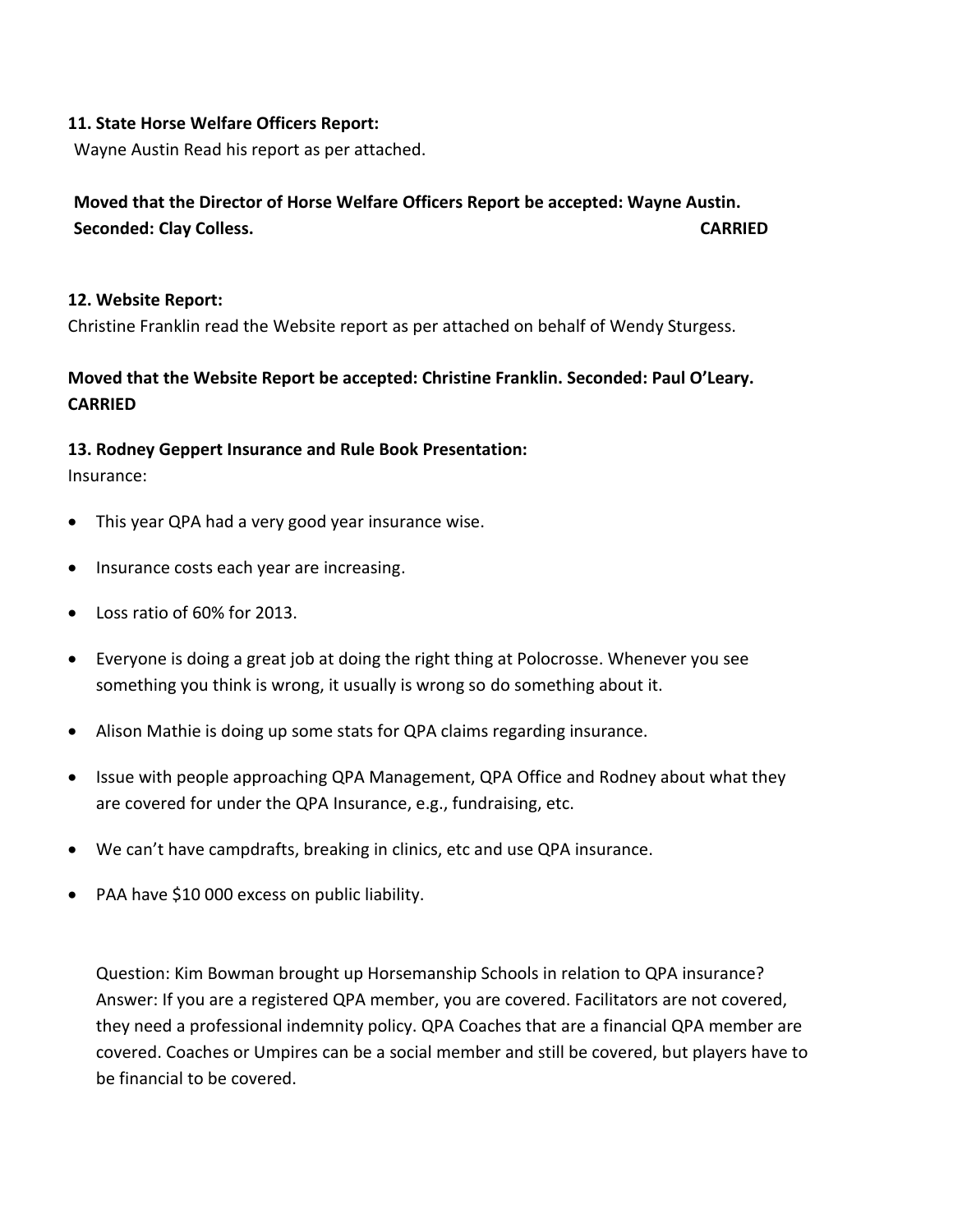#### **Rodney Geppert- presented a slideshow on the new Rule Book.**

New Rule book has not been finalised as yet and is not available to distribute to members.

## **Kent Wells- President of the Queensland Horse Industry Alliance- presented a slideshow about issues impacting the horse industry.**

- Hendra Policies
- Bio-Security Plans and Tool Kits. Every club should have a Bio-Security Tool Kit, and also attend a class to learn how to put on all the safety equipment, etc. The Bio-Security Plan and Tool Kit information is available on the QPA Website for clubs to use.

#### **Special Business**

#### **Election of Office Bearers**

Current sitting Management Committee members not for re-election were: Simon Ruddick, Stewart Neal, Murray Sturgess, Wayne Austin, Kim Bowman.

**Scrutineers:** Lea-Anne Geppert, Judy McDiarmid, Carol Reid

#### **President for 2014 will be Eric Beresford.**

## **Senior State Selectors Pre Vote:**

| <b>Russell Davison</b> | Elected      |
|------------------------|--------------|
| Ashley Sutton          | Unsuccessful |

## **Junior Sate Selectors Pre Vote: 4 nominated, 5 needed. One person needed to come off the floor.**

| Duncan Scobie nominated  | Barry Dawson (Muttaburra Club) | Unsuccessful |
|--------------------------|--------------------------------|--------------|
| Chris Franklin nominated | Steven Hall (Quilpie Club)     | Elected      |

## **Moved by Eric Beresford that voting papers are destroyed. Seconded Lea-Anne Geppert. CARRIED**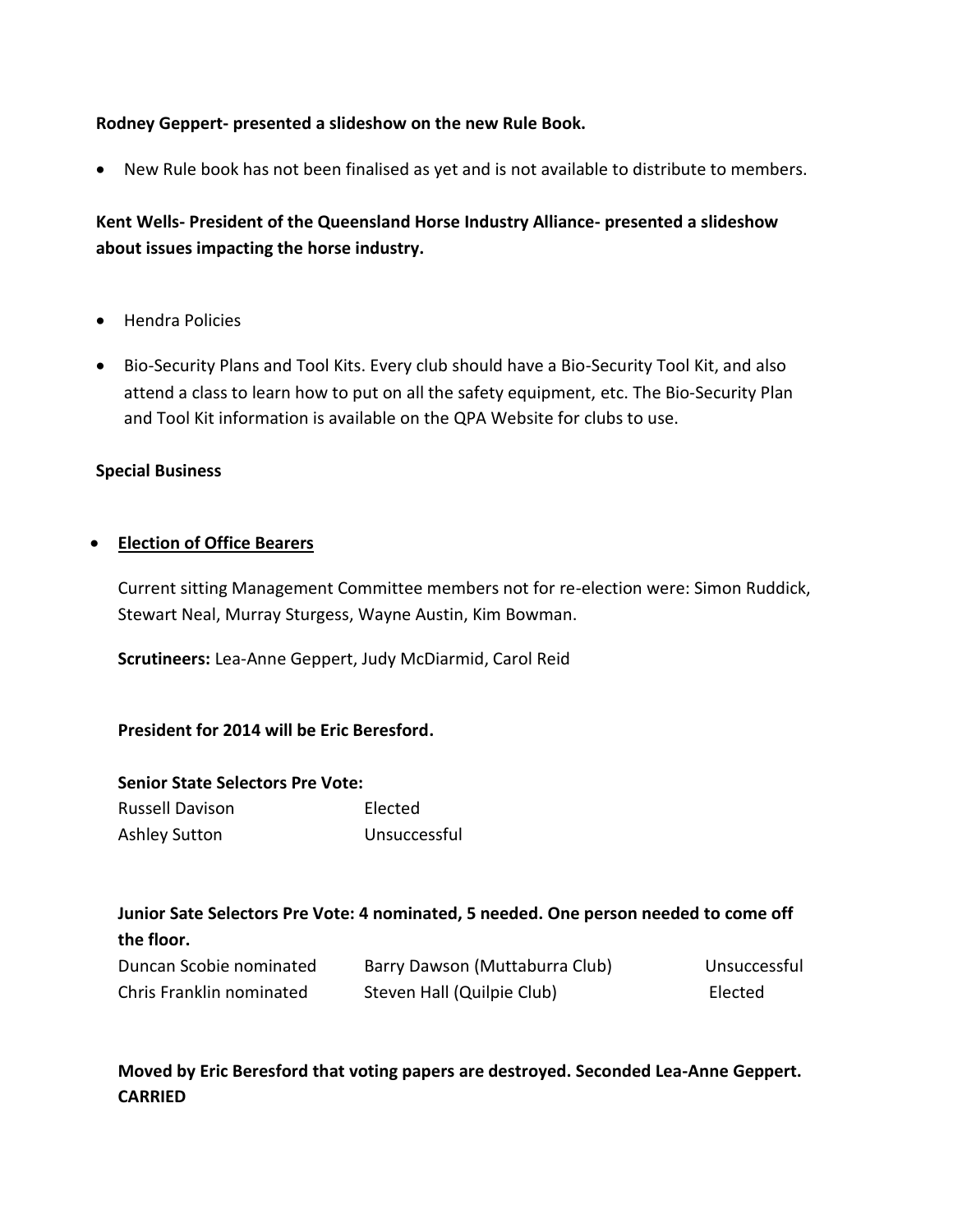| <b>Management Committee:</b> (Need 4)<br>(4 Nominated) | Mr.Charles Brook (Warwick Club)<br>Mrs. Christine Franklin (Gold Coast Club)<br>Mr. John Knights (St George Club)<br>Mrs. Jackie Sargood (Tansey Club)                             |
|--------------------------------------------------------|------------------------------------------------------------------------------------------------------------------------------------------------------------------------------------|
| <b>Senior Selectors:</b>                               | Mr. Charles Brook (Warwick Club)<br>Mr. Gordon Moloney (Longreach Club)<br>Mr. Chris Franklin (Gold Coast Club)<br>Mr. Alex Hall (Wandoan Club)<br>Mr. Bill Taylor (Bauhinia Club) |
| <b>Junior Selectors:</b>                               | Mr. Clayton Sargood (Tansey Club)<br>Ms. Robyn Cooper (Cunningham Club)<br>Mr. Steven Hall (Quilpie Club)<br>Mr. Luke Grills (Chinchilla Club)<br>Mrs. Jess Duncan (Warwick Club)  |
| <b>Patron:</b>                                         | Hon. Howard Hobbs MP                                                                                                                                                               |
| <b>Auditor:</b>                                        | <b>Barlows Accountants Pty Ltd</b>                                                                                                                                                 |
|                                                        | 84 Grafton Street, Warwick 4370                                                                                                                                                    |

**Jessica Duncan read Samantha Speedy's NZ Exchange Report.**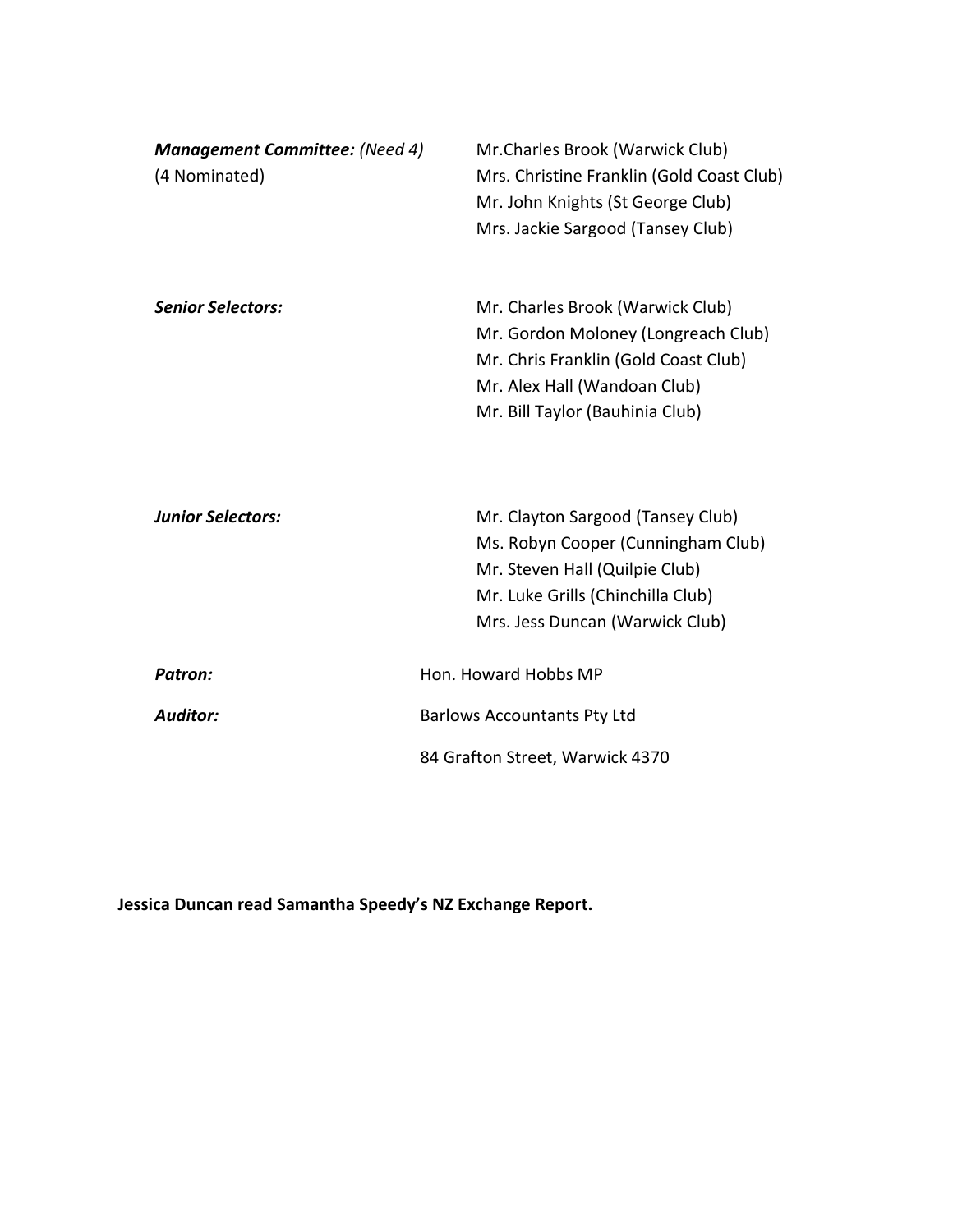#### **Notices of Motion**

**Capricornia Zone-** "The Capricornia Zone as a whole requested that the QPA move the AGM around the State as per a previous motion".

- Background: Terry Kerr explained the motion further.
- Comments: Simon Ruddick explained that Management researched that moving the motion was never a policy but it was discussed.

**Eric Beresford announced that the Management Committee moved a motion that the next AGM would be in Rockhampton.** 

**Moved that the motion be withdrawn: Terry Kerr. Seconded: Kim Bowman WITHDRAWN**

**Eric Beresford announced at 12:50 pm that the meeting would break for Lunch.**

**Eric Beresford announced at 1:58 pm that the meeting was resumed.**

**Gold Coast Polocrosse Club-** "The Queensland Polocrosse State Championships be moved from the first weekend in September to the first weekend in July and that the Queensland Polocrosse bi-annual Zone Championships be moved to the first weekend in September".

- Background: Christine Franklin explained the motion further.

## **Moved that the motion was defeated by a show of hands vote: Eric Beresford. DEFEATED**

**Quilpie Polocrosse Club-** "Where clubs have insufficient playing junior or intermediate team members to form a team at any level, permission be granted for players of those clubs to combine with other junior or intermediate members within their own zone to form a team eligible for all open competition not restricted to pool competition".

- Background: Steven Hall explained the motion further. **Moved that the motion is defeated by a show of hand vote: Eric Beresford. DEFEATED**

**Eric explained that the Management Committee will discuss this issue further.**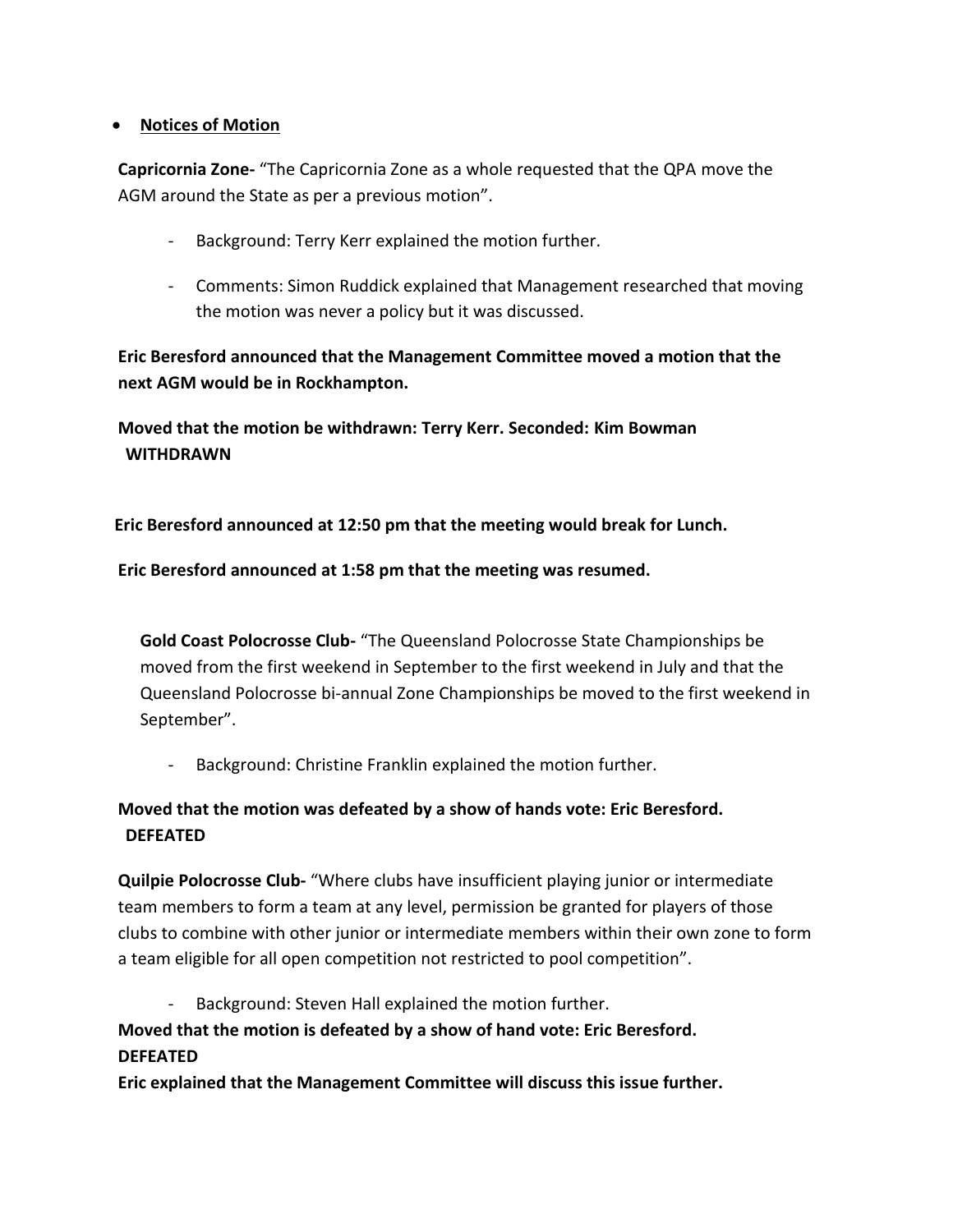- **Club Affiliation Fees for 2015 Moved that the Club Affiliation Fee's for 2015 stay at \$600.00: Jim Neill-Ballentine. Seconded: Barry Dawson. CARRIED**
- **Member Registration Fees for 2014 for ratification as per approved by the QPA Management Committee. Moved that the Member Registration fees for 2014 be accepted: Stuart Sillis. Seconded: Colin Bloomfield. CARRIED**

#### **QPA Constitution**

Background: Eric Beresford discussed the QPA Constitution and moved that the Constitution be carried

**The new QPA Constitution was accepted by a unanimous show of hands vote.**

#### **State Championships (2015) – Nominations**

- Cunningham Club will nominate for 2015
- Wandoan withdrew their nomination prior to the AGM due to Cunningham's  $60<sup>th</sup>$  year.
- No other nominations were raised.

## **Cunningham Club was the only club nominated and was dually accepted by a show of hands.**

#### **State Zone Titles (2015) - Looking for Nominations**

 Eric Beresford asked clubs and zones to start nominating if they would like to host the next State Zone Titles.

#### **Venue for next AGM**

 Eric Beresford stated that it had already been decided that the next QPA AGM would be held in Rockhampton.